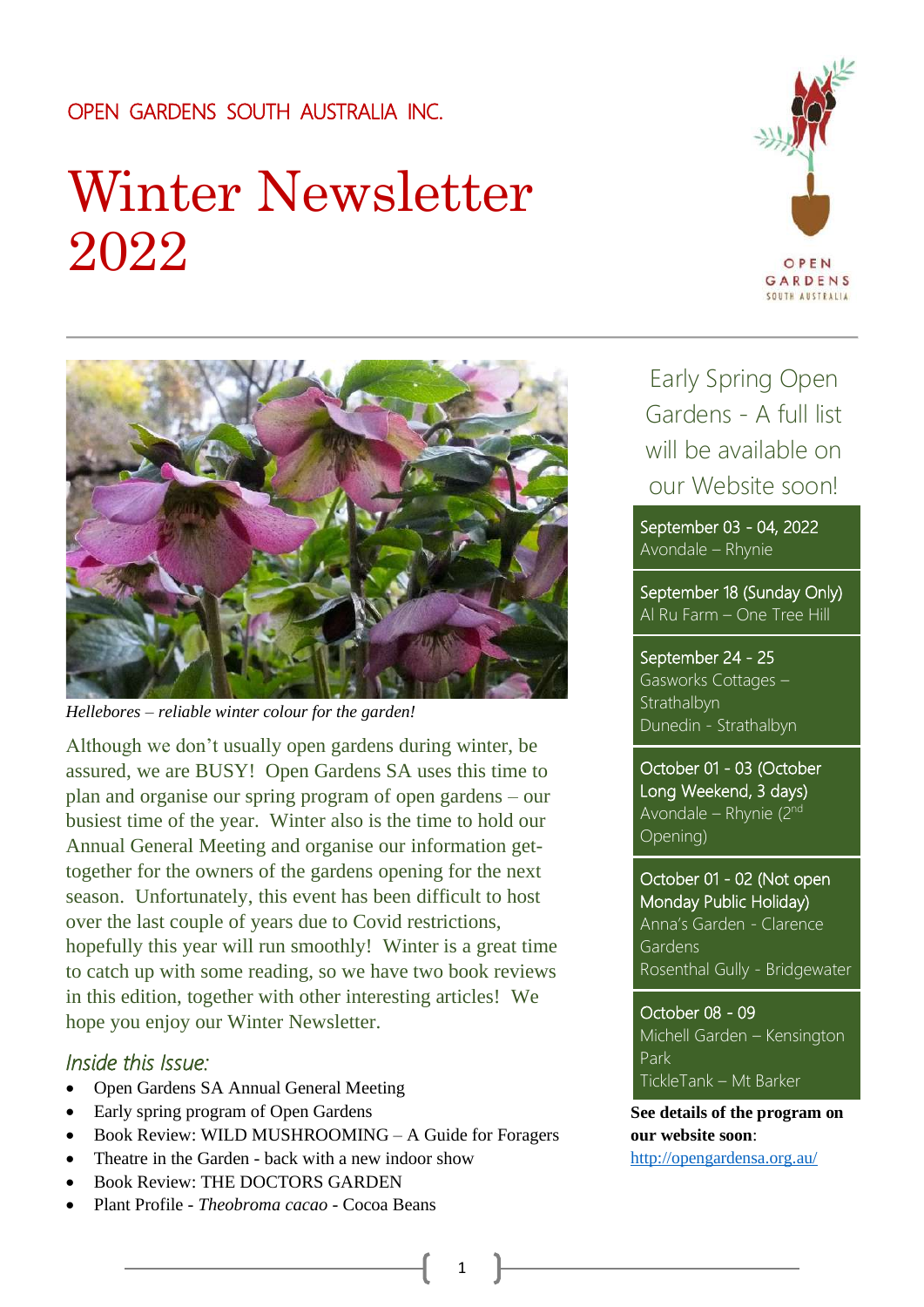# Open Gardens SA Annual General Meeting



**Notice has been given that the Annual General Meeting of Open Gardens South Australia Inc will be held on:**

Date: Monday June 20, 2022

Time: Commencing at 6pm

Venue: SA Country Women's Association House, 30 Dequetteville Terrace, Kent Town.

### **Order of Business**

- Minutes from AGM 2021.
- Consideration of the Accounts.
- Report from Chair of the Committee.
- Election of committee members.

*Please note there will be no guest speaker this year.*

### **Election of Committee Members**

- The election of committee members will take place at the AGM on 20 June 2022.
- The Committee comprises a minimum of 10 people and a maximum of 18 people.
- A committee member must be a current paid up member of OGSA Inc.
- Retiring committee members are eligible to stand for re-election without nomination.
- Any other member who wishes to stand for election must be nominated by a current member of OGSA. Both the nominee and the proposer must sign the nomination and send it by email to the [Secretary](mailto:knowlerjane@gmail.com) or by post to PO Box 1184, Stirling SA 5152. *NOTE: OGSA Members were advised by email of these requirements prior to the deadline*.

We invited OGSA Members to attend. Please also note there will be no guest speaker this year.



Open Gardens SA – Photographs of some of the gardens opening this coming Spring!





*Dunedin* – Strathalbyn *Rosenthal Gully* - Bridgewater



*Avondale* - Rhynie



*Anna's Garden* - Clarence **Gardens** 



*Tickle Tank* – Mt Barker *Follow OGSA on Facebook and Instagram*

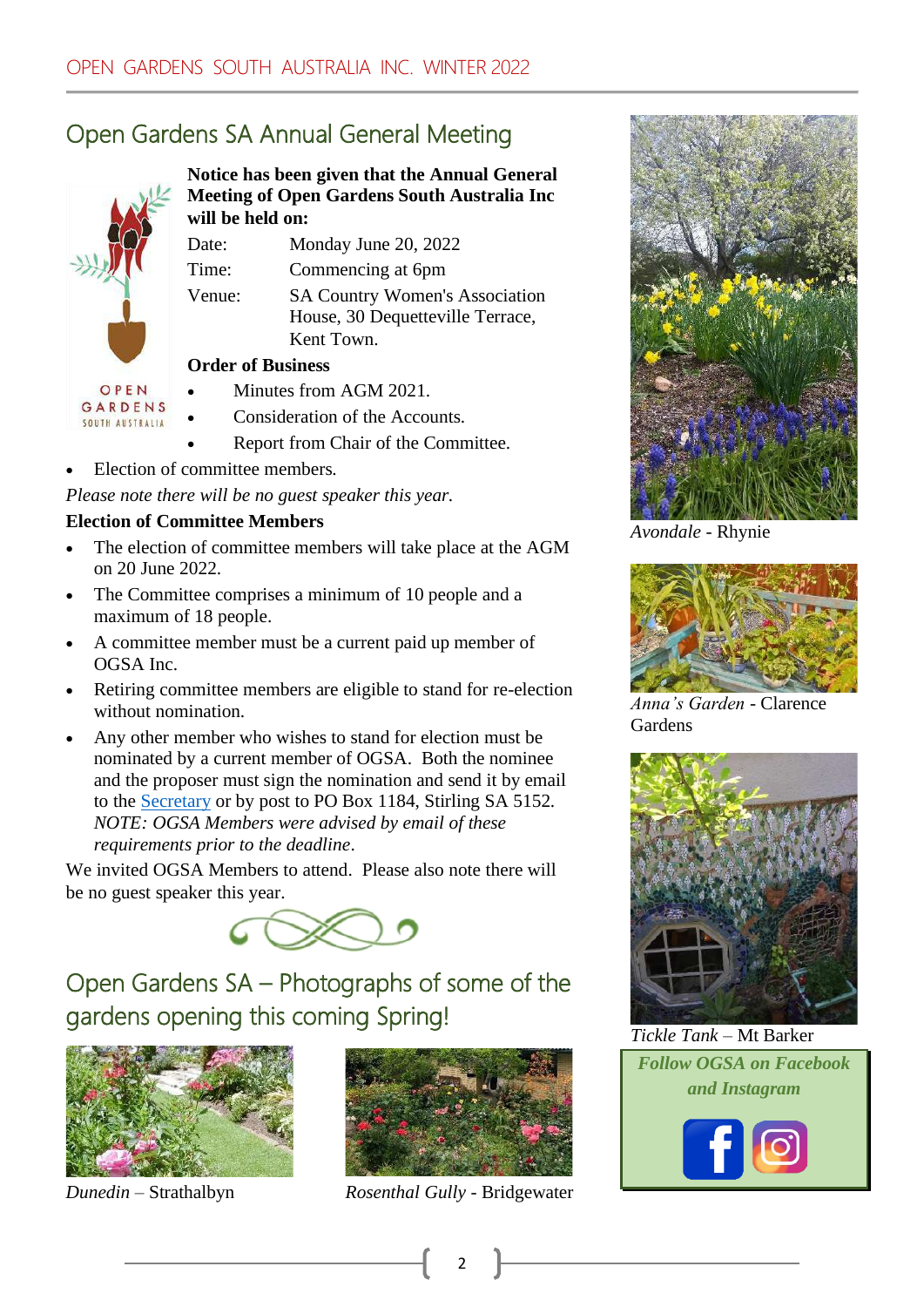### *OGSA Recommends….*

**We recommend you always check our website to confirm garden opening details prior to visiting. The website is an upto-date, reliable and informative site which lists each open garden with a description of the garden, address (including a map), photographs, the availability of refreshments etc. The official Garden Notes written by the garden owner are also provided which you can read in advance or print and take a copy with you for your garden visit. Importantly, our website will always list any late additions or cancellations to our garden opening program.**

### **<http://opengardensa.org.au/>**

During the Winter months Open Gardens SA usually takes a break from opening gardens to the public – however the Committee spend much of this time planning for the Spring program and we have a very exciting and busy spring 2022 program of open gardens. Below is an glimpse of our anticipated early spring gardens.

Subject to change so please always refer to Open Gardens SA website for the most up to date details <https://www.opengardensa.org.au/current-season>

The full garden details will available on the OGSA website prior to the commencement of the spring program.

### OGSA 2022 Early Spring Calendar

**Entry Fee \$8 per Adult, Limited Concessions available, Under 18 free. We encourage visitors to bring cash as EFTPOS facilities may not always be available.**

### **SEPTEMBER 2022**

#### **03 - 04 September**

*Avondale – Rhynie*. An informal country garden transformed each spring when thousands of beautiful bulbs burst into flower adding a patch of living colour to the green countryside. The bulbs were first planted decades ago by the mother of the current owner and have been encouraged to multiply and naturalise over the years. Requiring no summer water and perfectly suited to the local climatic conditions they have thrived and now each spring their foliage and flowers fill the garden and spill over into the adjoining paddock. Size: 2 acres.

#### **18 September (Sunday Only)**

*Al Ru Farm – One Tree Hill*. Inspired by visits to gardens all over the world, Ruth Irving has used vision, her artistic eye and her talent as a plants woman to transform 10 acres of Al Ru Farm grazing land into a charming country garden. A stylish garden crammed with choice plants make an unforgettable spring display. Highlights will be thousands of bulbs including ranunculi and tulips in spectacular drifts of dazzling colour. In the woodland, bluebells, aquilegia, campanula, hellebores and naturally seeded bright pink geraniums. Size: 10 acres.



*Avondale –* Rhynie



*Al Ru Farm –* One Tree Hill

*Please Note: For 2022 gardens will only open if deemed safe to do so by SA Health Authorities and will follow COVID-19 guidelines if required. Open Gardens SA will arrange a COVID Safe Plan for each garden if required.*

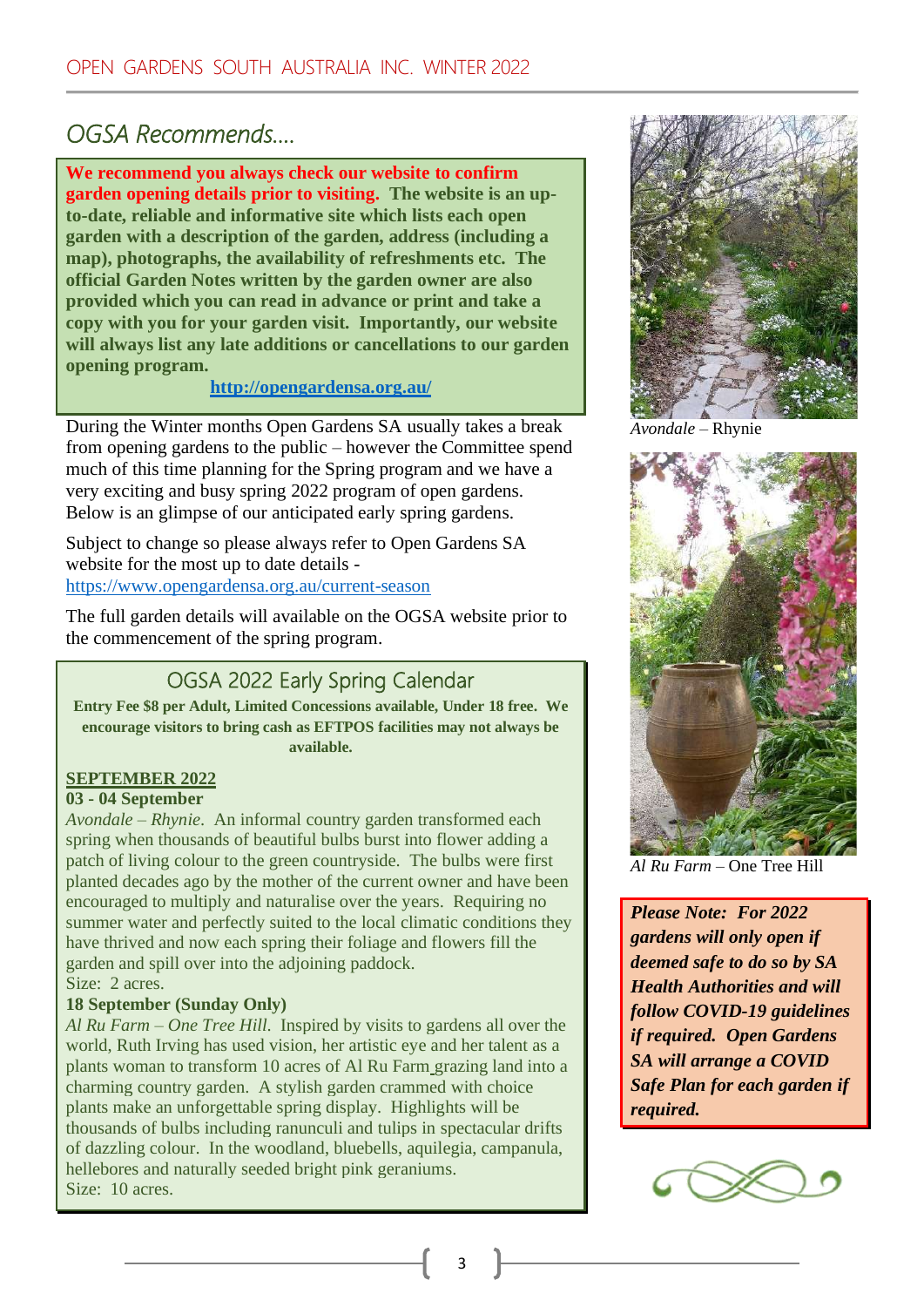### Book Review - WILD MUSHROOMING – A Guide for Foragers

by Alison Pouliot & Tom May, CSIRO Pub., Clayton South, Vic. 2021.

#### *Review By Trevor Nottle*



Now that winter has arrived, we are bemused on early morning walks with our dog to see warmly clad individuals, swathed in mufflers and snuggly hatted gingerly stepping through the piles of leaves and grassy undergrowth in the small woodsy plots scattered hereabouts.

Everyone knows who these strangers are moving slowly in the fog and low flying cloud, eyes intent on the ground beneath their stoutly shod feet. Prodding the thatch of

the forest floor, gently lifting the wads of pine needles, eyeing the sheets of moss for tell-tale bumps; these are the mushroom foragers looking for a free and delicious feed.

It is a form of hunting that calls for some special and skilled knowledge, and the experience of guided learning from someone who knows what they are about. Without these pre-requisites the hunting can be fraught with danger – even untimely death.



*Photo: Slippery Jacks.*

Mushrooms have many look-alike forms that mislead the unknowing so an authoritative book published by a leading scientific organisation and aimed at educating beginners is a most welcome thing to have near at hand. What have we got here, how

do I identify it accurately and what's what with this lot are keys to developing the knowledge that leads to confidence.

In 'our' little woods we have found orange pine mushrooms, slippery jacks, porcini and others of which we are unsure. Fortunately for us, and our heirs and successors, *Wild Mushrooming* has stopped us eating several very risky lookalikes – Yellow Stainers, which we thought were field mushrooms and what we thought were Saffron Milk Caps but were not.

This book is affordable, beautifully illustrated, offers a great list of synonyms and is organised very cleverly so that the deadly and unpleasant tasting mushrooms are identified and discussed separately from those that are edible. There are straightforward warnings about those that need treatment prior to cooking, those that change flavour on cooking and those that react when cooked with wine. And there is a selection of recipes too.

As interest grows in foraging wild foods this book will become a standard on many bookshelves alongside *What Bird is that?* and *What Plant Where?*

*Disclaimer: OGSA suggests forage with caution! Many wild mushrooms are highly nutritious, delicious, and safe to consume, others pose a serious risk to your health and can even cause death if ingested.*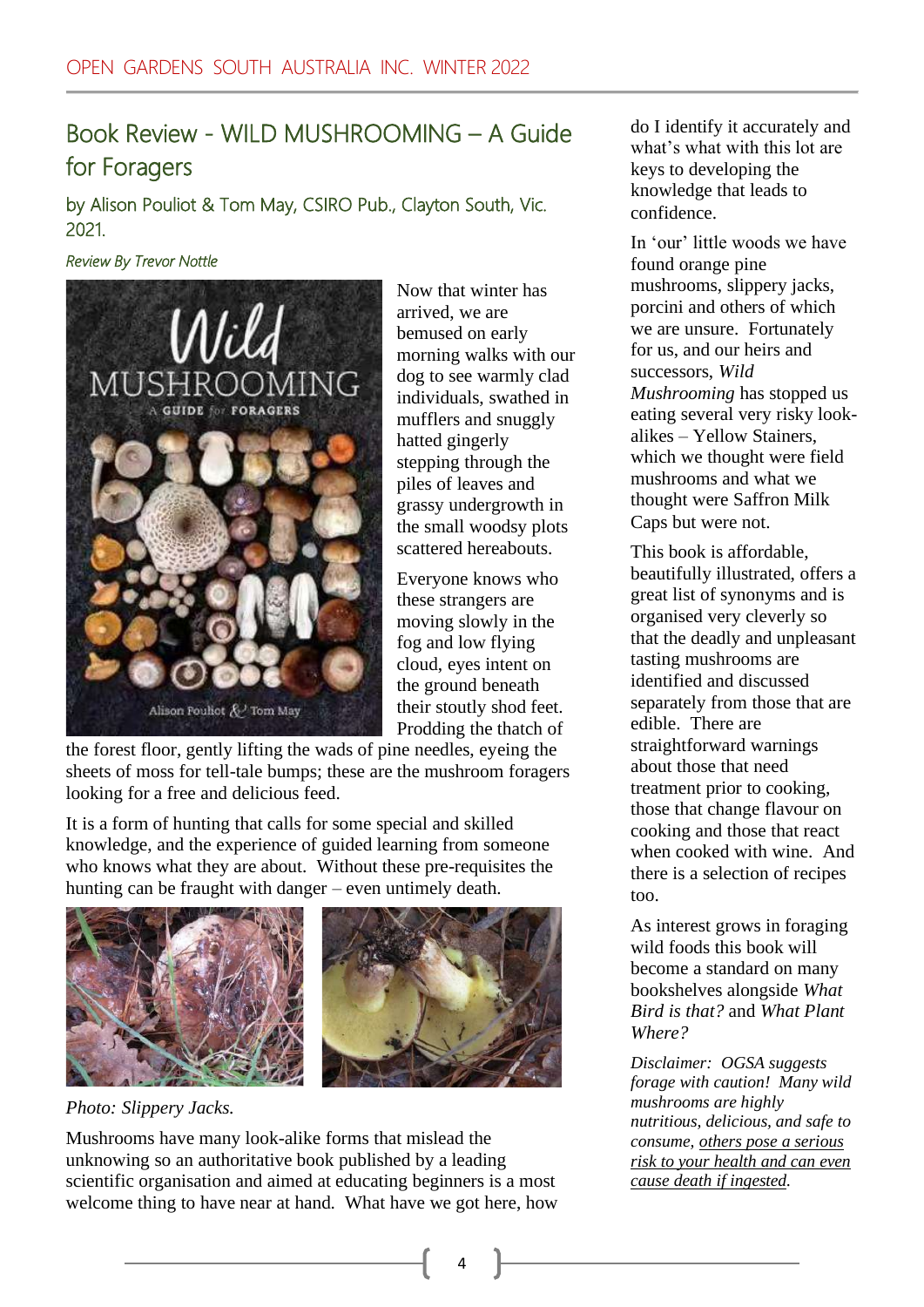Theatre in the Garden - *Too Much Sun.* 



Open Gardens SA is very privileged to have an ongoing collaboration with *Blue Sky Theatre* in presenting Theatre in the Garden performed in a delightful garden setting each Summer. This collaboration is greatly valued and appreciated by Open Gardens SA and is a wonderful inclusion in our annual program of activities! Accordingly, we thought our readers would be interested in the Winter performance from the talented *Blue Sky Theatre* cast and crew.

### **A touch of summer sun this July**

*Blue Sky Theatre* brings a touch of summer sun to July by presenting the South Australian premiere of *Too Much Sun* at Marion Cultural Centre's Domain Theatre*.*

Set in a beach house in the height of summer, it's the story of Audrey Langham, an accomplished actress of a certain age and a bit of a reputation.

She breaks down during rehearsals, storms off the stage and runs away to a summerhouse belonging to her daughter and son-in-law. Trouble is, they are NOT pleased to see her. In fact, she gets a warmer welcome from the star-struck widower next door and his troubled son.

As Audrey's stay progresses the mood changes from comedy to drama as an inappropriate clandestine tryst leads to tragedy.

According to the director, Dave Simms, this summer by the sea is hilarious and heartbreaking.



"Old wounds are reopened, and secrets are unearthed as each of the characters finds a way to shed the role they've been playing all their lives," says Dave. "It's

fascinating getting to know them all as they reveal who they really are when they stop acting."

*Blue Sky Theatre's* garden productions are a popular summer favourite. Now their winter shows are also gathering regular audiences. Weekend performances at 4 o'clock are ideal for winter, providing an opportunity to go for dinner after the show.

#### *Too Much Sun* **is staged from July 29 to August 06 2022, at the Domain Theatre, Marion Cultural Centre, 287 Diagonal Road, Oaklands Park.**

Friday 29 July, Thursday 04 August and Friday 05 August at 7.30pm.

Saturday 30 July, Sunday 31 July and Saturday 06 August at 4.00 pm.

### **Tickets \$35 including complimentary program.**

The Marion Cultural Centre is a five-minute drive from Adelaide's picturesque coastline and only twenty minutes from the CBD. Parking is free in the Westfield Marion and Bunnings car parks.

The foyer bar is open one hour before each performance and you're welcome to take your glass of wine into the theatre. How civilised.

Weekend shows at 4pm are ideal for dinner afterwards.

### **DOMAIN THEATRE BOX OFFICE 8375 6790**

[Marion Cultural Centre](https://marion.online.red61.com.au/event/318:629/) – Just [another Online Sites site](https://marion.online.red61.com.au/event/318:629/)  [\(red61.com.au\)](https://marion.online.red61.com.au/event/318:629/)

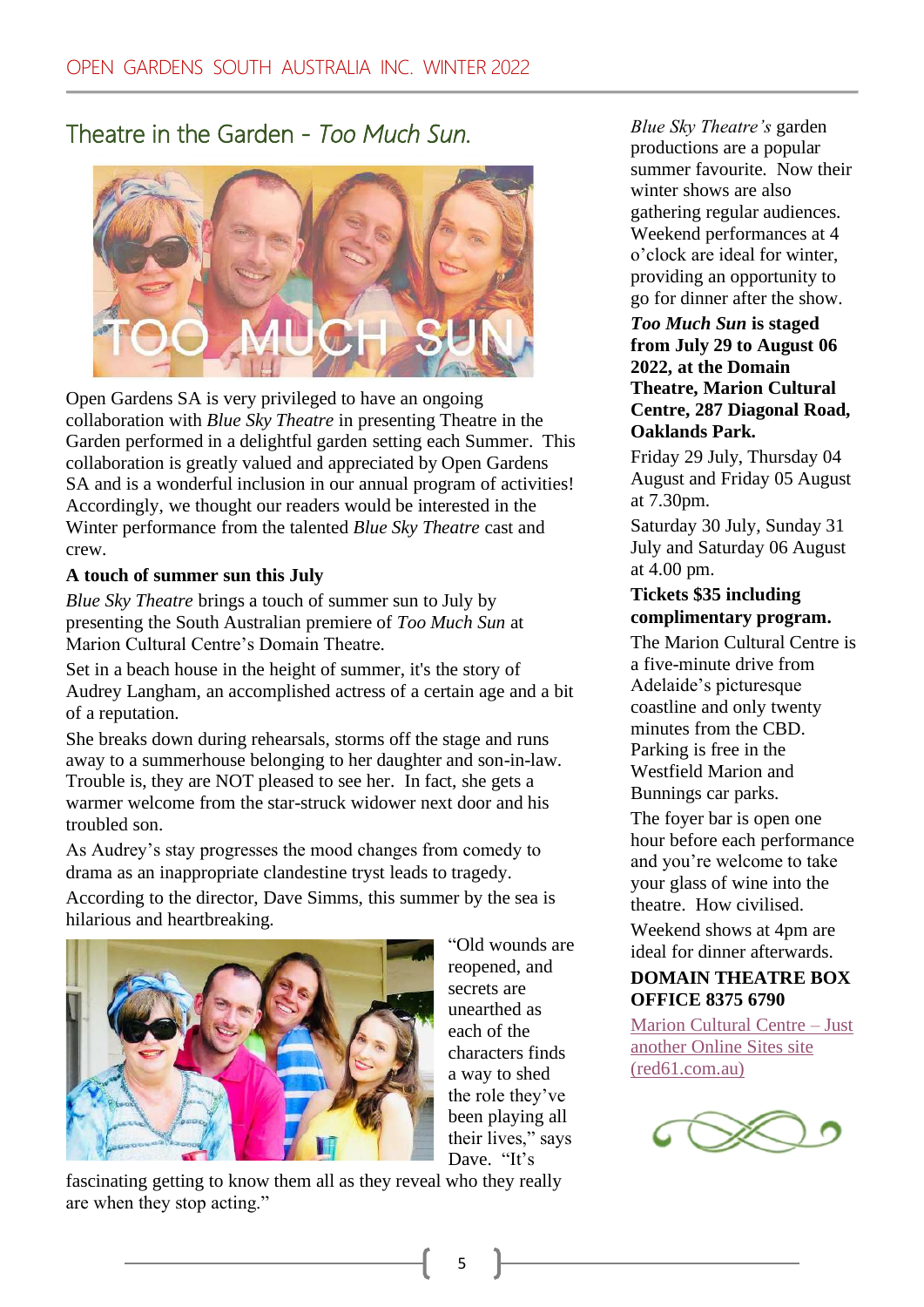# Book Review - THE DOCTORS GARDEN

by Claire Hickman, pub. Yale University Press, 2022. *Review By Trevor Nottle*



The Best Book cupboard in our sitting room is an old china cupboard; the kind that once displayed the best tea service, teapot, cake stands, sandwich trays, sugar bowls, creamers and milk jugs and other domestic necessities in the days when serving afternoon tea was an important household ritual for house-proud women.

All that paraphernalia was long gone when we inherited the mahogany veneered and curved glass piece of furniture and declared it a store for a growing collection of old gardening books. One of the books kept there is John

Coakley Letsom's *THE NATURALIST'S AND TRAVELLER'S COMPANION* of 1799. It is neatly bound in full calf and of a size that would easily slip into the outside pocket of a gentleman's frockcoat. Letsom wrote it as a guide to midshipmen who while sailing the world and learning the craft of sailing a ship were expected to be alert and observant in recognising and collecting natural resources with commercial and industrial potential. It is of interest to garden historians because it has some engravings of the means by which living plants could be transported across oceans at the end of the  $18<sup>th</sup>$  century.

Letsom himself was a very interesting gent: a doctor trained in Edinburgh, London and Leiden, a citizen of the Age of Enlightenment, a keen gardener and a member of Sir Joseph Bank's network of learned men of science, taste and position. Born on Little Jost Van Dyke island in1744 in the British Virgin Islands into an early Quaker settlement he was the son of a West Indian planter (slave owner) and an Irish mother, he grew up to be an abolitionist. He was one of twins, the only survivors of 7 sets of twin boys born to their mother. Letsom was sent to England for his schooling when he was 6.

The story of his life and influence is engaging and well told by his biographer Clare Hickman and shows Letsom as a well-rounded family man, successful doctor and gardener.

Without giving any more away I can thoroughly recommend this revelatory book.



# Open Gardens SA Seasonal Program

The full listing of our open gardens with all the details and beautiful photographs will be available on our website soon:

<http://opengardensa.org.au/> *Our aim is to promote the enjoyment, knowledge, and benefits of gardens and gardening in the South Australian community, and to build strong public support for the development of gardens across the state.*



### Fabulous Winter Flowers Camellia Japonica



*Lady Loch*



*Debbie*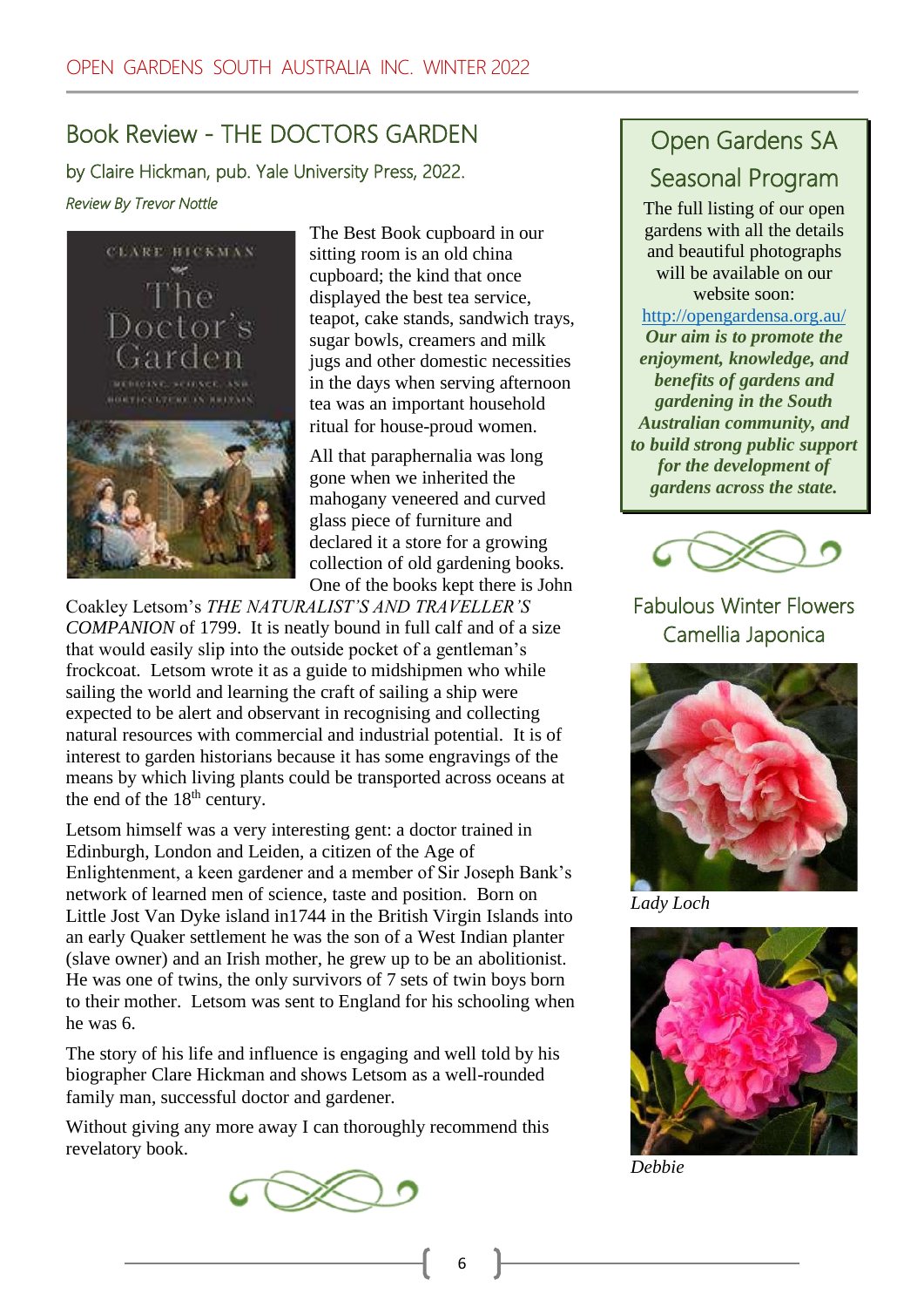# Winter Cooking –Chocolate Self Saucing Pudding.

*Recipe – Di Michalk*



On a cold, wet wintery night, few comfort food deserts can beat a delicious chocolate self-saucing pudding!

Chocolate is a food product made from roasted and ground cacao seed kernels, that is available as a liquid, solid or paste, on its own or as a flavoring agent in other foods.

Chocolate is the most

popular sweet treat in the world. People around the world (but mostly in Europe and the United States) consume more than 3 million tons of cocoa beans a year, according to the World Cocoa Foundation. And, not only does eating chocolate make you feel good, it *may* also be good for your heart and your brain!

### *Preperation:*

Lightly butter a 20cm round baking dish. Preheat your oven to 180C.

### *Ingredients:*

4oz (120g) butter 1 cup sugar 1 egg 1 teaspoon vanilla essence 1 cup SR flour 2 tablespoons cocoa powder  $\frac{1}{2}$  cup milk 1½ cups hot water.

### *Method:*

Cream the butter with ½ cup of the sugar. Add the egg and vanilla essence, beating in well. Fold in the sifted SR flour together with 1 tablespoon of the cocoa powder, alternatively with the milk. Pour this batter into the prepared baking dish. Mix together the remaining ½ cup of sugar and 1 tablespoon cocoa powder – sprinkle this mix evenly over the top of the cake batter. Gently pour in the hot water creating a layer of water over the mix. Bake in a moderate, preheated oven for 35 to 40 minutes.

Serve warm with fresh cream or icecream. Enjoy!



# Plant Profile: *Theobroma cacao* - Cocoa Beans

### *From Wikipedia, the free encyclopedia.*

The **cocoa bean** (technically **cocoa seed**) or simply **cocoa**, also called the **cacao bean** (technically **cacao seed**) or **cacao** is the dried and fully fermented seed of *Theobroma cacao*, from which cocoa solids (a mixture of nonfat substances) and cocoa butter (the fat) can be extracted. Cocoa beans are the basis of chocolate, and Mesoamerican foods including tejate, an indigenous Mexican drink that also includes maize.



*Pods at various stages of ripening*



*Cocoa beans in pulps in a freshly cut cocoa pod*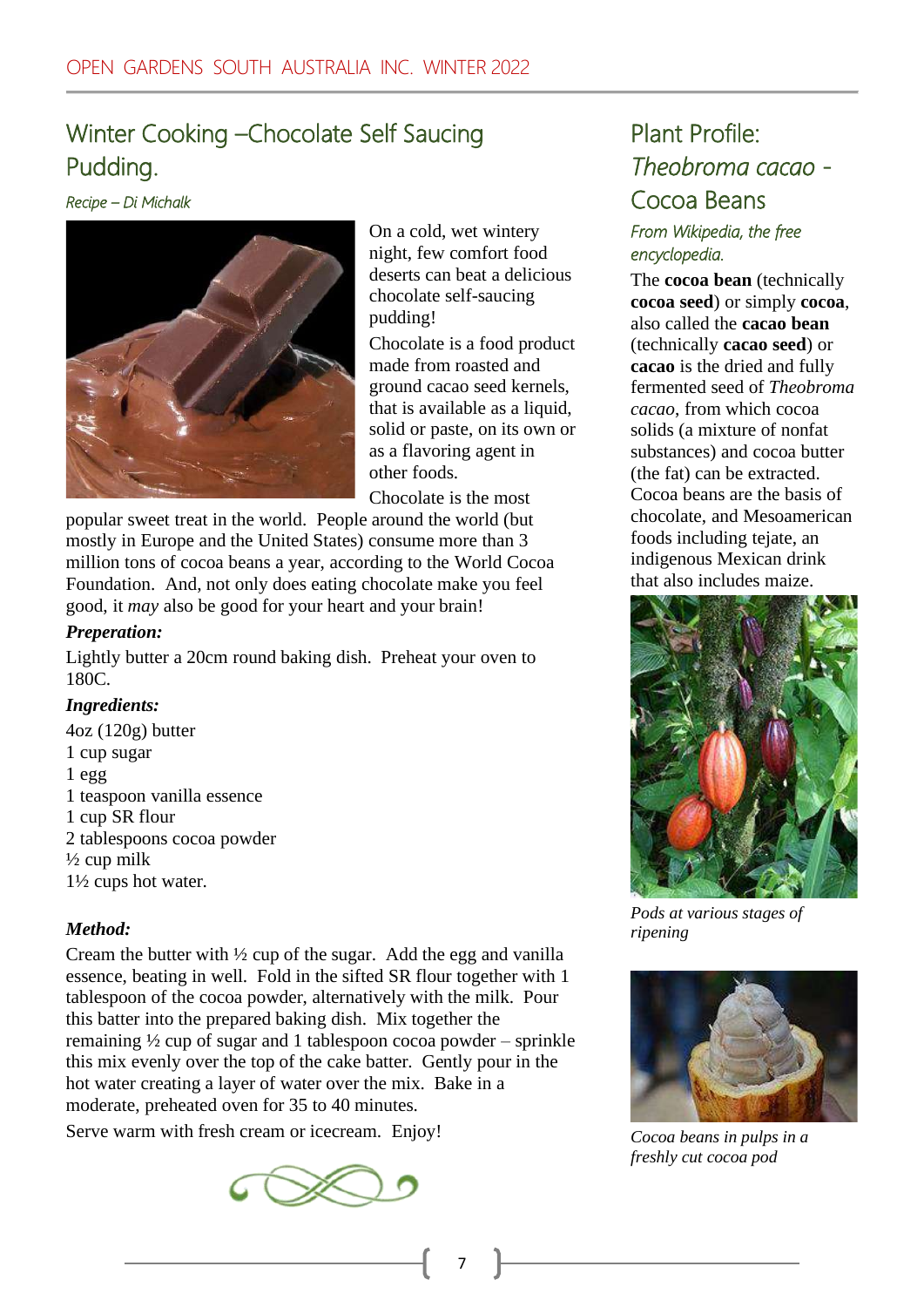

*Left - Aztec sculpture with cocoa pod.* The word *cocoa* comes from the Spanish word *cacao*, which is derived from the Nahuatl word *cacahuatl*. The Nahuatl word, in turn, ultimately derives from the reconstructed Proto-Mije–Sokean word *kakawa*.

Cocoa beans are technically not beans or legumes, but seeds.

#### **History.**

The cacao tree is native to the Amazon rainforest. It was first domesticated 5,300 years ago, in equatorial South America, before being introduced in Central America by the Olmecs (Mexico). More than 4,000 years ago, it was consumed by pre-Hispanic

cultures along the Yucatán, including the Maya, and as far back as Olmeca civilization in spiritual ceremonies. It also grows in the foothills of the Andes in the Amazon and Orinoco basins of South America, in Colombia and Venezuela. Wild cacao still grows there. Its range may have been larger in the past; evidence of its wild range may be obscured by cultivation of the tree in these areas since long before the Spanish arrived.

Evidence suggests that cacao was first domesticated in equatorial South America, before being domesticated in Central America roughly 1,500 years later. Artifacts found at Santa-Ana-La Florida, in Ecuador, indicate that the Mayo-Chinchipe people were cultivating cacao as long as 5,300 years ago. Chemical analysis of residue extracted from pottery excavated at an archaeological site at Puerto Escondido, in Honduras, indicates that cocoa products were first consumed there sometime between 1500 and 1400 BC. Evidence also indicates that, long before the flavor of the cacao seed (or bean) became popular, the sweet pulp of the chocolate fruit, used in making a fermented (5.34% alcohol) beverage, first drew attention to the plant in the Americas. The cocoa bean was a common currency throughout Mesoamerica before the Spanish conquest.

Cacao trees grow in a limited geographical zone, of about 20° to the north and south of the Equator. Nearly 70% of the world crop today is grown in West Africa. The cacao plant was first given its botanical name by Swedish natural scientist Carl Linnaeus in his original classification of the plant kingdom, where he called it *Theobroma* ("food of the gods") *cacao*.

Chocolate was introduced to Europe by the Spaniards, and became a popular beverage by the mid-17th century. Spaniards also introduced the cacao tree into the West Indies and the Philippines. It was also introduced into the rest of Asia, South Asia and into West Africa by Europeans. In the Gold Coast, modern Ghana, cacao was introduced by a Ghanaian, Tetteh Quarshie.

#### **Chocolate production**.

To make  $1 \text{ kg}$  (2.2 lb) of chocolate, about 300 to 600 beans are processed, depending on the desired cocoa content. In a factory, the beans are roasted. Next, they are cracked and then deshelled by a "winnower". The resulting pieces of beans are called nibs. They are sometimes sold in small packages at specialty stores and markets to be used in cooking, snacking, and chocolate dishes. Since nibs are directly from the cocoa tree, they contain high amounts of theobromine. Most nibs are ground, using various methods, into a thick, creamy paste, known as chocolate liquor or cocoa paste. This "liquor" is then further processed into chocolate by mixing in (more) cocoa butter and sugar (and sometimes vanilla and lecithin as an emulsifier), and then refined, conched and tempered. Alternatively, it can be separated into cocoa powder and cocoa butter using a hydraulic press or the Broma process. This process produces around 50% cocoa butter and 50% cocoa powder. Cocoa powder may have a fat content of about 12%, but this varies significantly. Cocoa butter is used in chocolate bar manufacture, other confectionery, soaps, and cosmetics.

#### **Chocolate.**

Chocolate is a food product made from roasted and ground cacao seed kernels, that is available as a liquid, solid or paste, on its own or as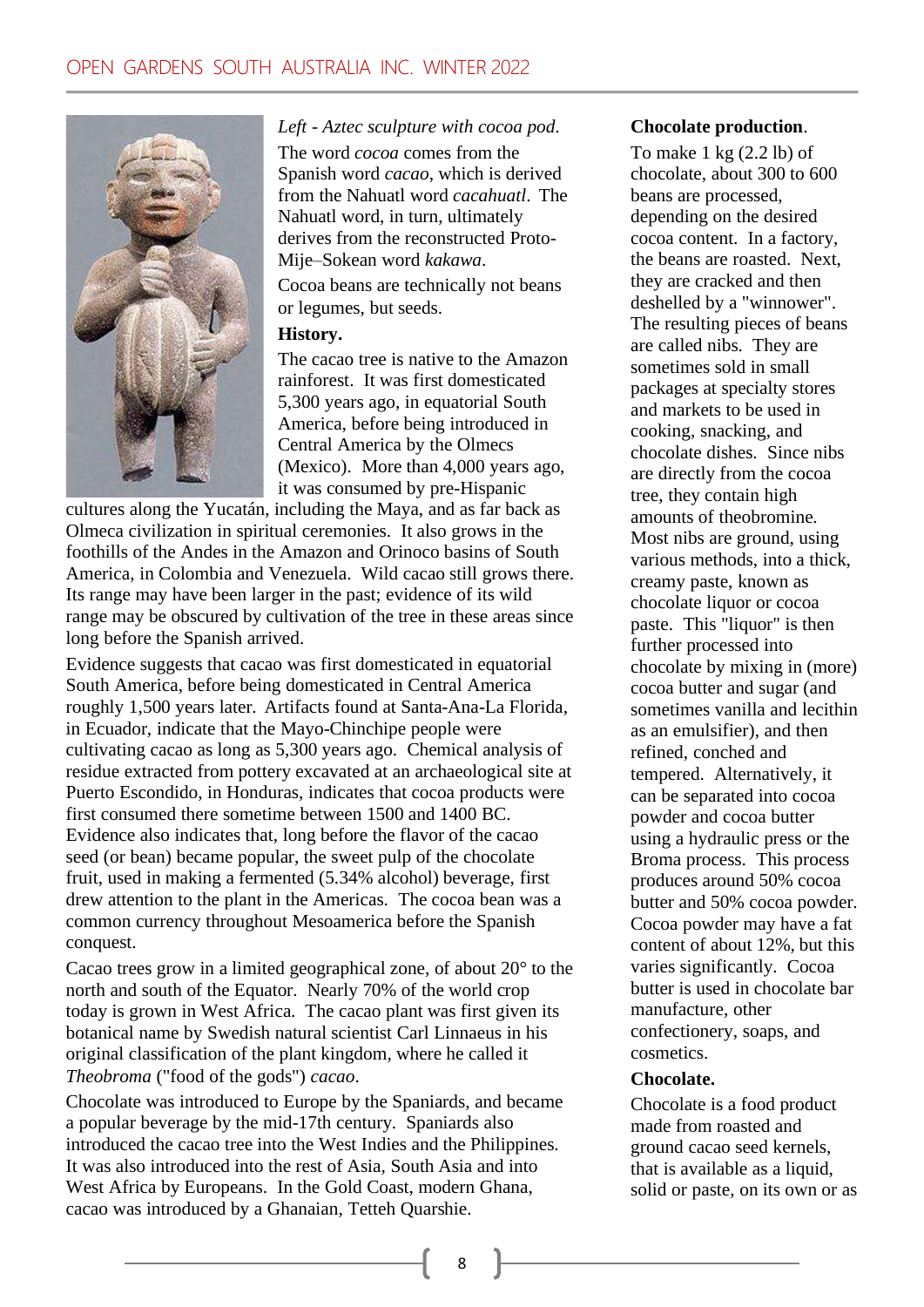a flavouring agent in other foods. Cacao has been consumed in some form since at least the Olmec civilization (19th-11th century BCE), and the majority of Mesoamerican people - including the Maya and Aztecs - made chocolate beverages.

The seeds of the cacao tree have an intense bitter taste and must be fermented to develop the flavor. After fermentation, the seeds are dried, cleaned, and roasted. The shell is removed to produce cocoa nibs, which are then ground to cocoa mass, unadulterated chocolate in rough form. Once the cocoa mass is liquefied by heating, it is called chocolate liquor. The liquor may also be cooled and processed into its two components: cocoa solids and cocoa butter. Baking chocolate, also called bitter chocolate, contains cocoa solids and cocoa butter in varying proportions, without any added sugar. Powdered baking cocoa, which contains more fiber than cocoa butter, can be processed with alkali to produce dutch cocoa. Much of the chocolate consumed today is in the form of sweet chocolate, a combination of cocoa solids, cocoa butter or added vegetable oils, and sugar. Milk chocolate is sweet chocolate that additionally contains milk powder or condensed milk. White chocolate contains cocoa butter, sugar, and milk, but no cocoa solids.



Chocolate is one of the most popular food types and flavors in the world, and many foodstuffs involving chocolate exist, particularly desserts, including cakes, pudding, mousse, chocolate brownies, and chocolate chip cookies. Many candies are filled with or coated with sweetened chocolate. Chocolate bars, either made

of solid chocolate or other ingredients coated in chocolate, are eaten as snacks. Gifts of chocolate molded into different shapes (such as eggs, hearts, coins) are traditional on certain Western holidays, including Christmas, Easter, Valentine's Day, and Hanukkah. Chocolate is also used in cold and hot beverages, such as chocolate milk and hot chocolate, and in some alcoholic drinks, such as creme de cacao.

Although cocoa originated in the Americas, West African countries, particularly Côte d'Ivoire and Ghana, are the leading producers of cocoa in the 21st century, accounting for some 60% of the world cocoa supply.

With some two million children involved in the farming of cocoa in West Africa, child slavery and trafficking associated with the cocoa trade remain major concerns. A 2018 report argued that international attempts to improve conditions for children were doomed to failure because of persistent poverty, absence of schools, increasing world cocoa demand, more intensive farming of cocoa, and continued exploitation of child labor.

# A Little Quote or Two







### **Winter Solstice 2022**

The days are getting shorter and colder and afternoons spent soaking up the sun are well and truly behind us, especially in the southern states.

The Winter Solstice 2022 in the Southern Hemisphere will be at 6:43 pm on Tuesday, 21 June. *(Central Australia Time)*.

The winter solstice marks the point at which the southern (or northern) hemisphere is tilted furthest away from the Sun.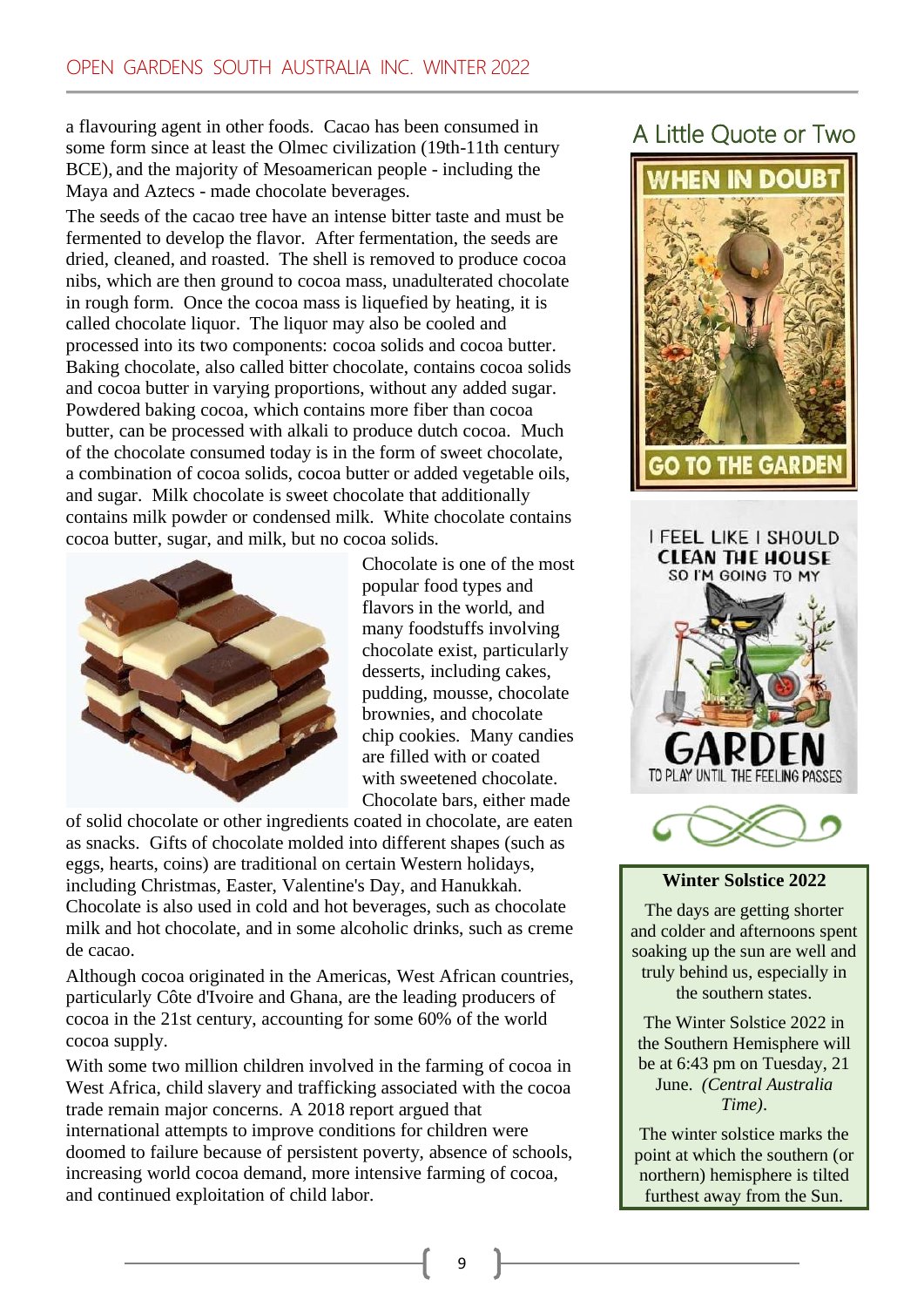### Plant Profile: *Viola hederacea, the Australian Violet*

*From Wikipedia, the free encyclopedia.* 



*Viola hederacea*, the **Australian violet**, is a species of flowering plant in the family Violaceae, native to Australia.

#### **Description.**

The Latin specific epithet *hederacea* means "like ivy", referring to the leaves which resemble the leaves of

*Hedera* species (which are not closely related).

The flowers are usually rather pale and washed-out looking, the anterior petal (the one at the bottom of the flower when looking face on), is widest towards its apex, and the mature seeds are brown. Well-developed leaves of *Viola hederacea* are also distinctive – semicircular in outline, about as broad as long, and usually rather dark green above and paler beneath.

### **Distribution.**

This small herbaceous perennial is common and widespread in Victoria and Tasmania, along the Great Dividing Range in New South Wales north at least to the Barrington Tops area, in the far south-east of South Australia, and in a small area of the Adelaide Hills between Belair and Mount Lofty.

### **Cultivation.**

True *Viola hederacea* is infrequently grown in gardens. It is a less spectacular plant than the cultivated species *Viola banksii*, with a more open, less robust habit and less striking flowers. Nevertheless, it is easy to cultivate.

Most ornamental cultivars labelled as *Viola hederacea* are actually *Viola banksii*, which was until recently included within *V. hederacea* but differs in the more richly coloured flowers with an almost circular anterior petal and almost circular leaves with a deep sinus (*V. hederacea* has paler flowers with an obovate anterior petal and more or less reniform leaves with a broad sinus).

*Viola banksii*, commonly

known as the **native violet**, is sold and grown throughout garden nurseries and grown and loved in gardens around Australia. For many years it was known as *Viola hederacea*, however, the species complex was revised in 2004 by Kevin



Thiele, with the name *Viola banksia* being published in 2003 by

Kevin Thiele and Suzanne Prober. Although the Native Violet was initially collected by Banks and Solander, the type specimen was either lost or not provided until a collection by Jacques Labillardière in Tasmania. Thiele discovered that the original type specimen of *V. hederacea* collected by Labillardière was not the same as the hardier and showier plant later collected, cultivated and widely sold. This second form, native to the east coast from near Brisbane to Batemans Bay, he named *Viola banksii*. This species is distinguished by its striking purple and white flowers. As well, the fully developed leaves are almost circular in outline with a deep, narrow, v-shaped sinus at the base, and are usually rather bright, fresh green.

*Viola banksia* is a very easy plant to grow, and adaptable to different soil types as long as it gets sufficient moisture and at least half shade or more in a garden situation. It can be quite vigorous in heavier, moisture-retentive soils and spreads forming a natural low groundcover.

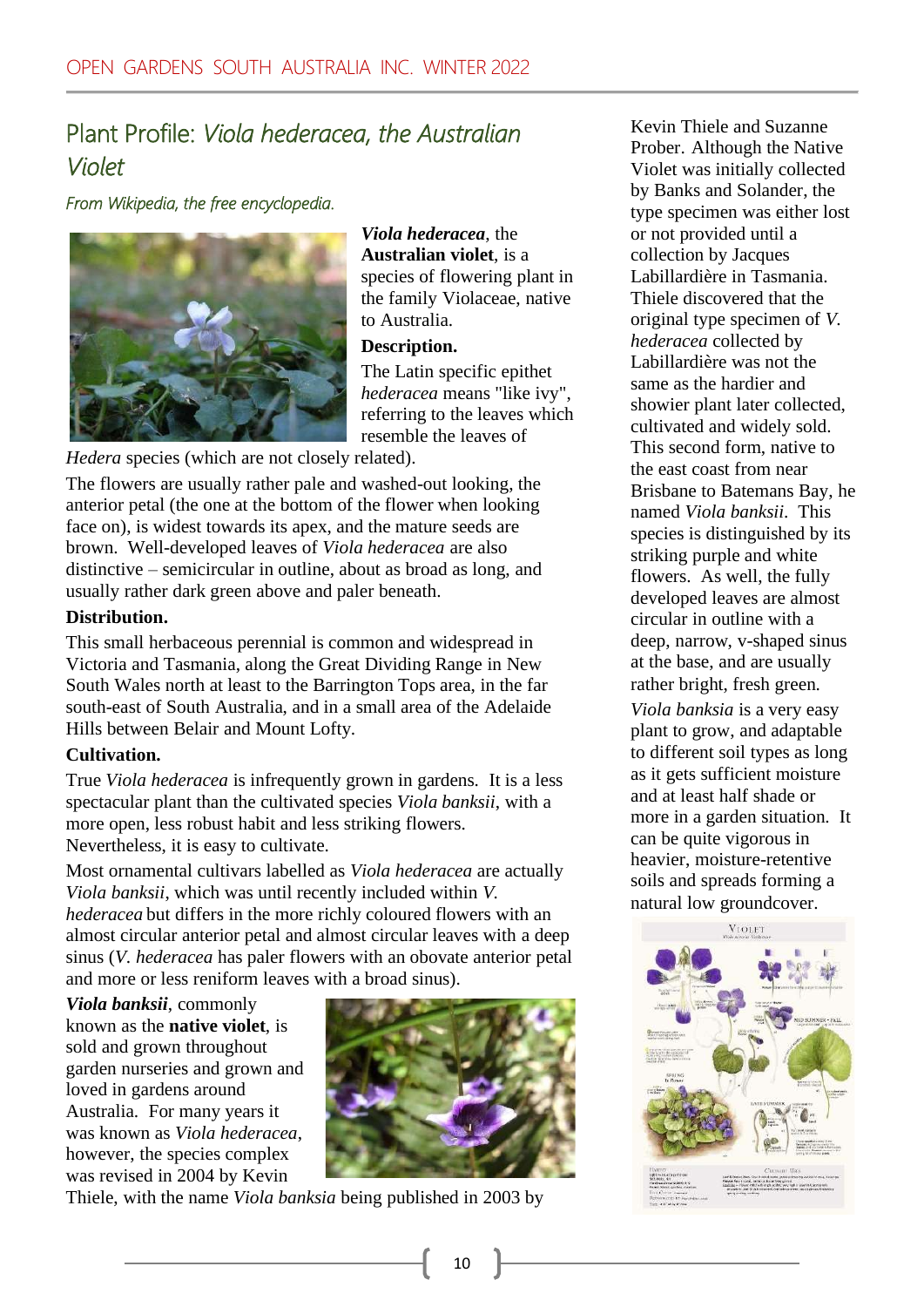### Winter Vegetables.

### *By Di Michalk.*

The recent cost of living increases is difficult to escape – the media is filled with (often) alarming stories of massive price increases covering just about everything from housing, fuel, transport costs and the price of fruit and vegetables – especially lettuce!



One way to ease the pain and avoid the ever-increasing cost of food is to grow your own. Home gardeners have been doing this for years. Past generations nearly always had a patch of vegetables in the back garden, fruit trees, herbs or even a patch of berries. The humble lemon tree was a "must have" in most home gardens. (In this Newsletter, we are very likely to be talking to the already converted!)

Modern housing blocks often provide limited space to grow a vegetable garden – but there are

always options. Consider growing them in large pots. Many herbs can be successfully grown in pots either outside, or inside on the kitchen windowsill. Another option is to seek out and join your local Community Garden – there are many and their popularity is growing. Community gardens not only provide a means to grow your own, but they also help people connect and meet new people in a friendly setting, learn new skills and share knowledge.

There is an enormous selection of books (and videos) available on "how to" grow your own food. Many are by local authors, so the advice is relevant and reliable. Check out the local library to source appropriate information. And of course, there is always the internet! Just be sure the information is relevant to your local conditions.

Gardening experts recommend staggering your vegetables throughout the winter months rather than planting them all at the same time.

Try planting seedlings in early winter. Vegetables and herbs for planting in June in cold areas of South Australia include beetroot, broad beans, broccoli, carrots, coriander, kale, leek, lettuce, parsley, parsnip, potato, radish, sage, silverbeet, spring onion, swede and turnip.

If frost is a problem in your area, consider making a cover for your plants by erecting poles around the veggie patch and using plastic to

protect your crops at night. Don't forget to remove the cover in the morning when the risk of frost has passed.

Some people may have enough space to erect a small glass or poly "hot house". This greatly increases your



growing season as the plants are protected from the extremes of winter. A good idea if you have the space and are keen to grow your own!

Vegetable Seedlings are readily available at your local garden centre and are an easy way to get started. So, if you haven't tried growing your own home produce, why not have a go? It's a great way to get the kids involved and may just be the start of a new and rewarding passion!



*The humble Lemon Tree – a home garden staple!*